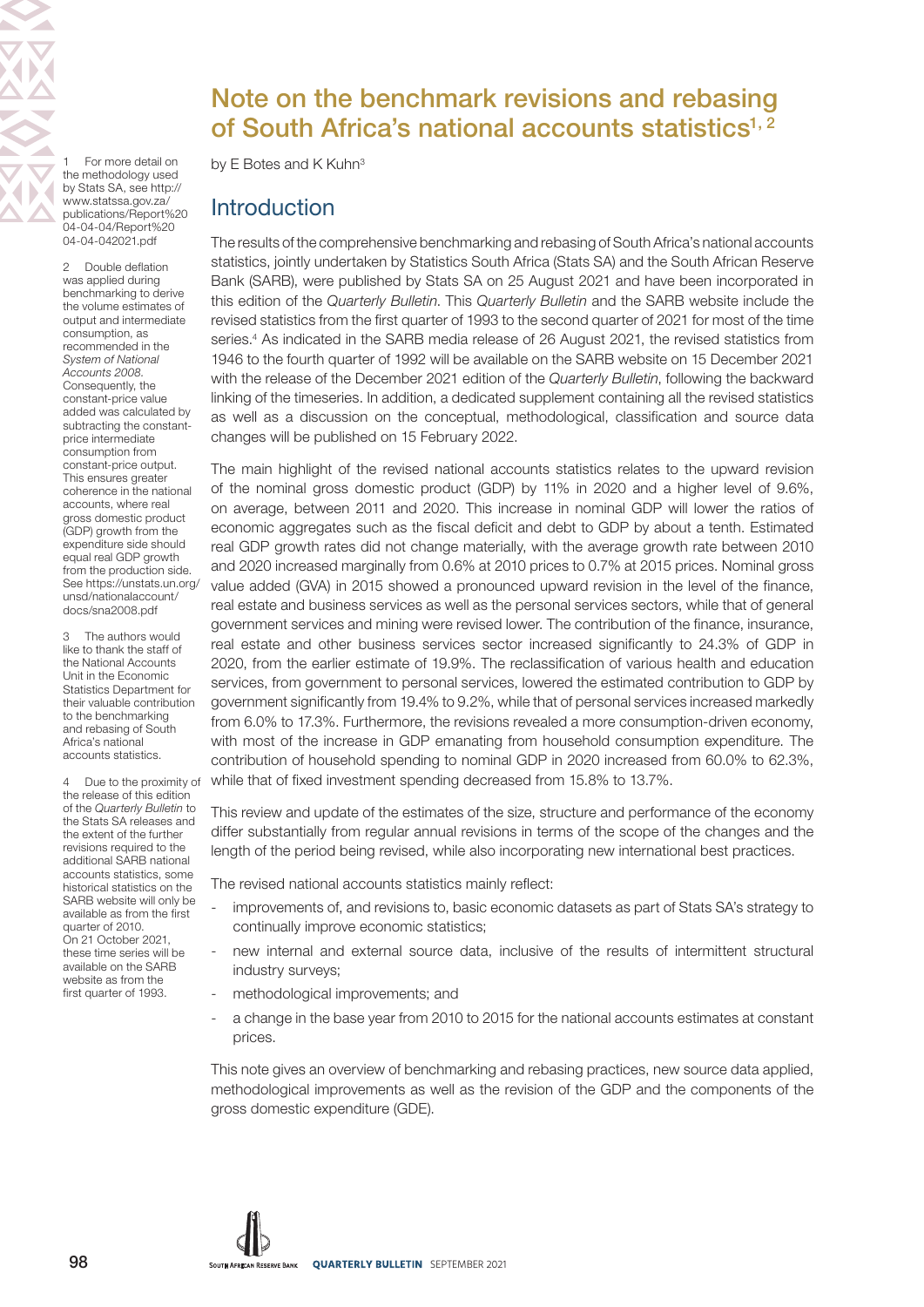## Benchmarking and rebasing

The concept of benchmarking relates to the adoption of new and additional high-frequency data sources that track short-term developments in an economy in the base year (2015 in this instance). These are then reconciled with more accurate and detailed data that are less frequently published to determine revised nominal levels in the base year, on which future estimates will be based.

Rebasing replaces the reference year for the real, or constant price, estimates of national accounts aggregates with a new and more recent base year to provide for changes in relative prices. The base year typically has to be a 'normal' year in the economy for which the required data are readily available.

National accounts statistics at constant prices reflect changes in the volume, or quantity, of goods and services produced or utilised. Volume changes in a macroeconomic aggregate between a chosen base period and the current period are measured by revaluing the aggregate in the current period at the prices that prevailed in the base period, and then calculating the change between these two periods. This eliminates the effects of price changes from the base period to the current period by recalculating the value of the aggregate in terms of the prices of goods and services in the base period. The prices in the selected base period are a factor in determining the real values of the different goods and services in other periods.

Relative values change over time as prices generally do not change at the same pace from one period to another. Shifts in relative prices may be brought about by changes in supply and demand that, in turn, reflect factors such as different rates of change in productivity in different industries, changes in the quality of products, technological advances, tax changes, international price movements, exchange-rate adjustments, and changes in tastes and preferences. To ensure that relative values, and therefore weighted average volume changes, approximate the current structure of the economy as closely as possible, base periods and weights must be changed at regular intervals.

The shift in the base year changes the units (rand value) in which output and expenditure volumes are measured, and the difference in the level between the previously published and the revised statistics primarily reflects the difference in the unit of measurement. For example, rebasing from 2010 prices to 2015 prices increased the level of real GDP, essentially reflecting the increase in the level of prices from 2010 to 2015. It does not indicate an increase of the same magnitude in the output or expenditure volumes.

The new constant price statistics, with 2015 as the base year, have been recalculated from 2010 onwards. This allows for changes in the growth rates on account of changes in the weighting structure (as a result of adjustments to the nominal statistics as deflated by new or re-indexed deflators), while at the same time ensuring that the weights used in the measurement of changes in real national accounts aggregates between 2010 and 2020 reflect the relevant new price and quantity structure for this period reasonably closely. The previously estimated time series, expressed in terms of constant 2010 prices, have been retained for the period up to 2010 and were linked to the new time series without being reweighted. However, due to the magnitude of some revisions, it was necessary to allow for a gradual phasing-in period prior to 2006 to accommodate the underlying revisions to certain aggregates. This implies that the growth rates at constant prices before 2006 could change accordingly in those cases.

In order not to disturb the previously identified growth patterns in volume statistics up to 2009, subtotals and totals up to 2009 were converted to 2015 prices independently of their components. Consequently, these converted subtotals and totals for the period before 2009 are not equal to the sum of their components. This implies that the constant price statistics do not add up in an accounting sense, with the difference being reflected in the residual.

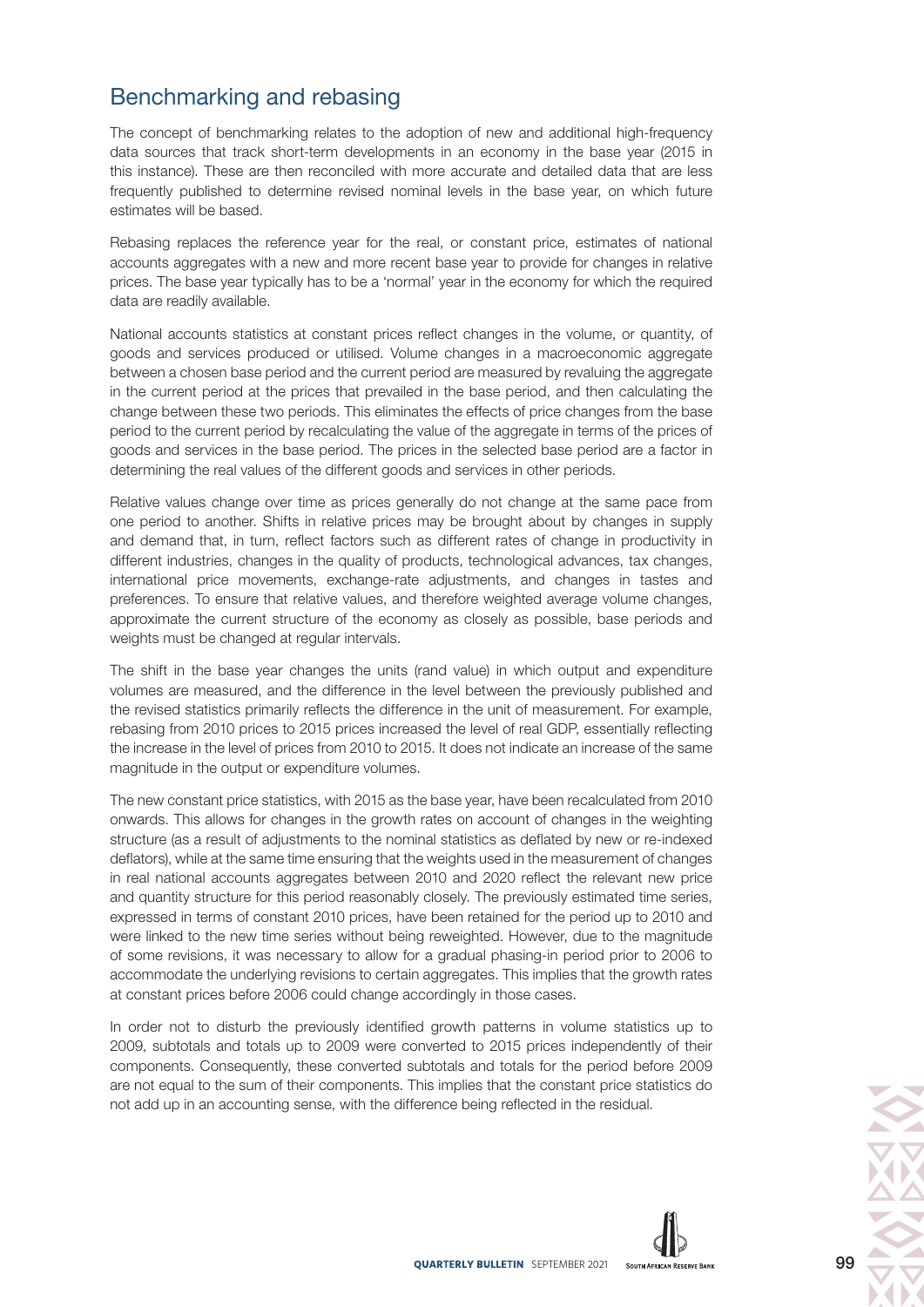# New source data and methodological improvements

The benchmark revisions are based on relevant statistics released by Stats SA during the period 2013 to 2018 as well as some new external data sources. The most notable new sources are the 2014/15 Living Conditions Survey, the 2017 Census of Commercial Agriculture and various issues of the Annual Financial Statistics (AFS) survey, the General Household Survey, the Quarterly Financial Statistics of Municipalities and the annual Structural Industry Surveys (SIS) for the different industries that were conducted in a cycle of three to five years.

Methodological improvements in the estimation of the GDP by industry as well as the different expenditure components reflect a review of the classification of both industries and commodities, based on stakeholder requirements and a closer link to the AFS survey and the SIS. These methodological changes include:

- new industry and product classification;
- a new supply and use table (SUT) framework;
- the reclassification of general government data by industry;
- improved trade services estimates:
- the addition of own-account activities by industry;
- refined methods for calendarisation, for calculating taxes on products as well as for trade and transport margins;
- improved estimates for financial services indirectly measured (FISIM); and
- a change from the straight-line to the geometric method for calculating the consumption of fixed capital.

Within the context of the new SUT framework, these tables were recompiled for the period 2013 to 2018 and were back-casted and linked to 1993, starting in 2012 for most of the productionbased estimates and in 2009 for most of the expenditure-based estimates.

### Revision to gross domestic product

The outcome of the benchmark revisions and rebasing exercise increased the level of nominal GDP, or GDP at current prices, by 9.2% in 2015. The difference between the revised and previous level of nominal GDP averaged 9.6% between 2011 and 2020, ranging from 8.6% in 2014 to 11.0% in 2020. The annual growth rates in real GDP before and after the revisions are similar, both in magnitude and progression, with the average growth rate between 2011 and 2020 edged higher from 0.7% before the revisions to 0.8% after the revisions. The largest deviation was in 2018, with annual increases still recorded for the period 2011 to 2019, while the initially estimated national lockdown-induced contraction of 7.0% in 2020 was revised lower to 6.4%.



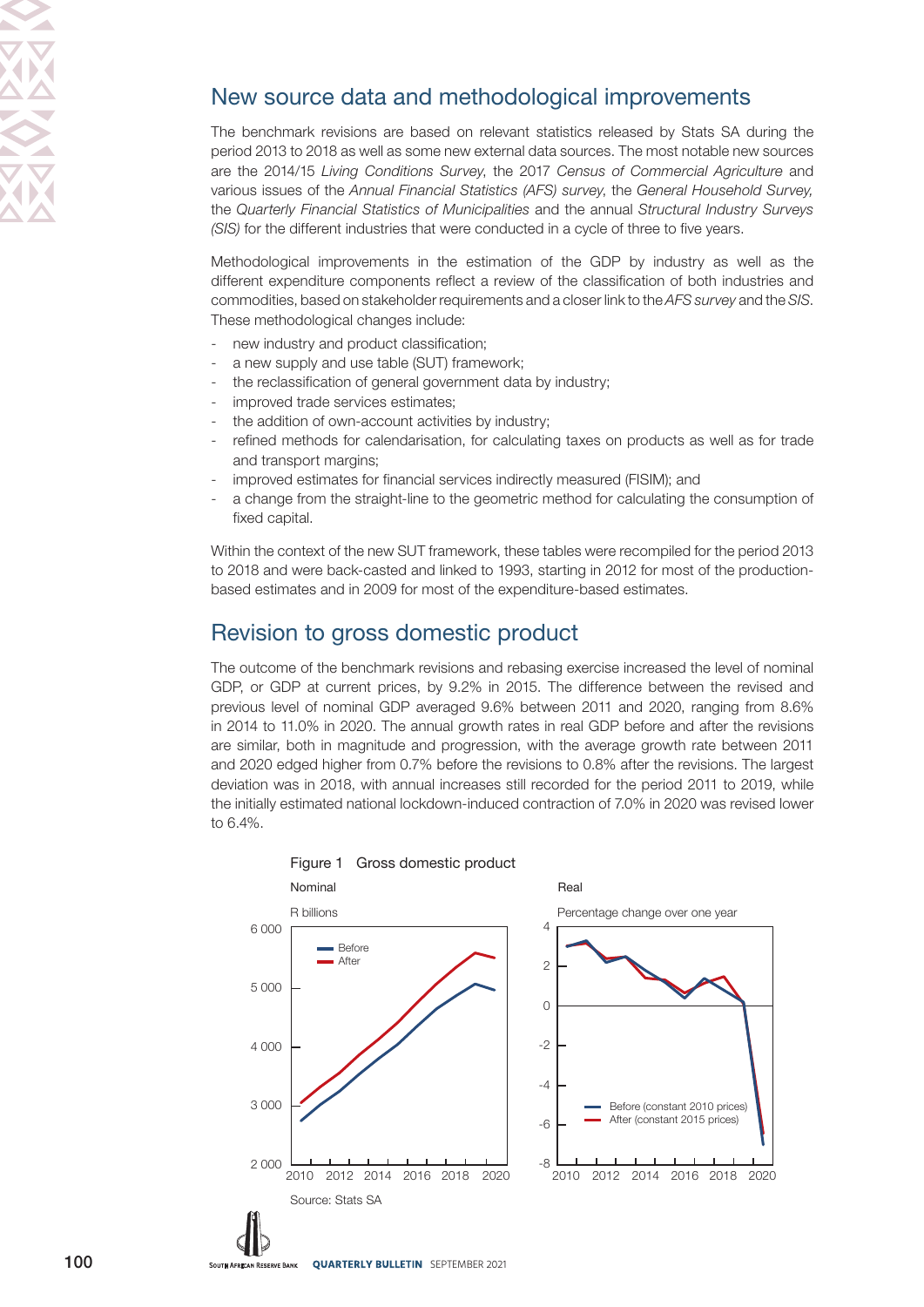|        | Level of nominal gross domestic product |         |                   | Growth in real gross domestic product |                                             |                                            |                   |
|--------|-----------------------------------------|---------|-------------------|---------------------------------------|---------------------------------------------|--------------------------------------------|-------------------|
|        | Current (R billions)                    |         |                   | Percentage<br>change                  | Percentage                                  | Percentage<br>points                       |                   |
|        | <b>Before</b>                           | After   | <b>Difference</b> | <b>Difference</b>                     | Before<br><i>(constant)</i><br>2010 prices) | After<br><i>(constant)</i><br>2015 prices) | <b>Difference</b> |
| $2011$ | 3 0 2 4                                 | 3 3 2 7 | 303               | 10.0                                  | 3.3                                         | 3.2                                        | $-0.1$            |
| 2012   | 3 2 5 4                                 | 3566    | 313               | 9.6                                   | 2.2                                         | 2.4                                        | 0.2               |
| $2013$ | 3540                                    | 3869    | 329               | 9.3                                   | 2.5                                         | 2.5                                        | 0.0               |
| 2014   | 3 8 0 5                                 | 4 1 3 4 | 329               | 8.6                                   | 1.8                                         | 1.4                                        | $-0.4$            |
| 2015   | 4 0 5 0                                 | 4 4 2 1 | 371               | 9.2                                   | 1.2                                         | 1.3                                        | 0.1               |
| 2016   | 4 3 5 9                                 | 4 7 6 0 | 400               | 9.2                                   | 0.4                                         | 0.7                                        | 0.3               |
| 2017   | 4 6 5 4                                 | 5078    | 425               | 9.1                                   | 1.4                                         | 1.2                                        | $-0.2$            |
| 2018   | 4 8 7 4                                 | 5 3 5 8 | 484               | 9.9                                   | 0.8                                         | 1.5                                        | 0.7               |
| 2019   | 5078                                    | 5605    | 527               | 10.4                                  | 0.2                                         | 0.1                                        | $-0.1$            |
| 2020   | 4973                                    | 5 5 21  | 548               | 11.0                                  | $-7.0$                                      | $-6.4$                                     | 0.6               |

#### Table 1 Comparison of gross domestic product before and after benchmark revisions and rebasing

Source: Stats SA

A comparison of nominal GVA in 2015, before and after the revisions, shows that the increase in the level was most pronounced in the finance, real estate and business services and in the personal services sectors, along with a smaller increase in manufacturing. The level of nominal GVA was revised lower in the general government services and mining sectors.



#### Figure 2 Components of nominal gross value added in 2015

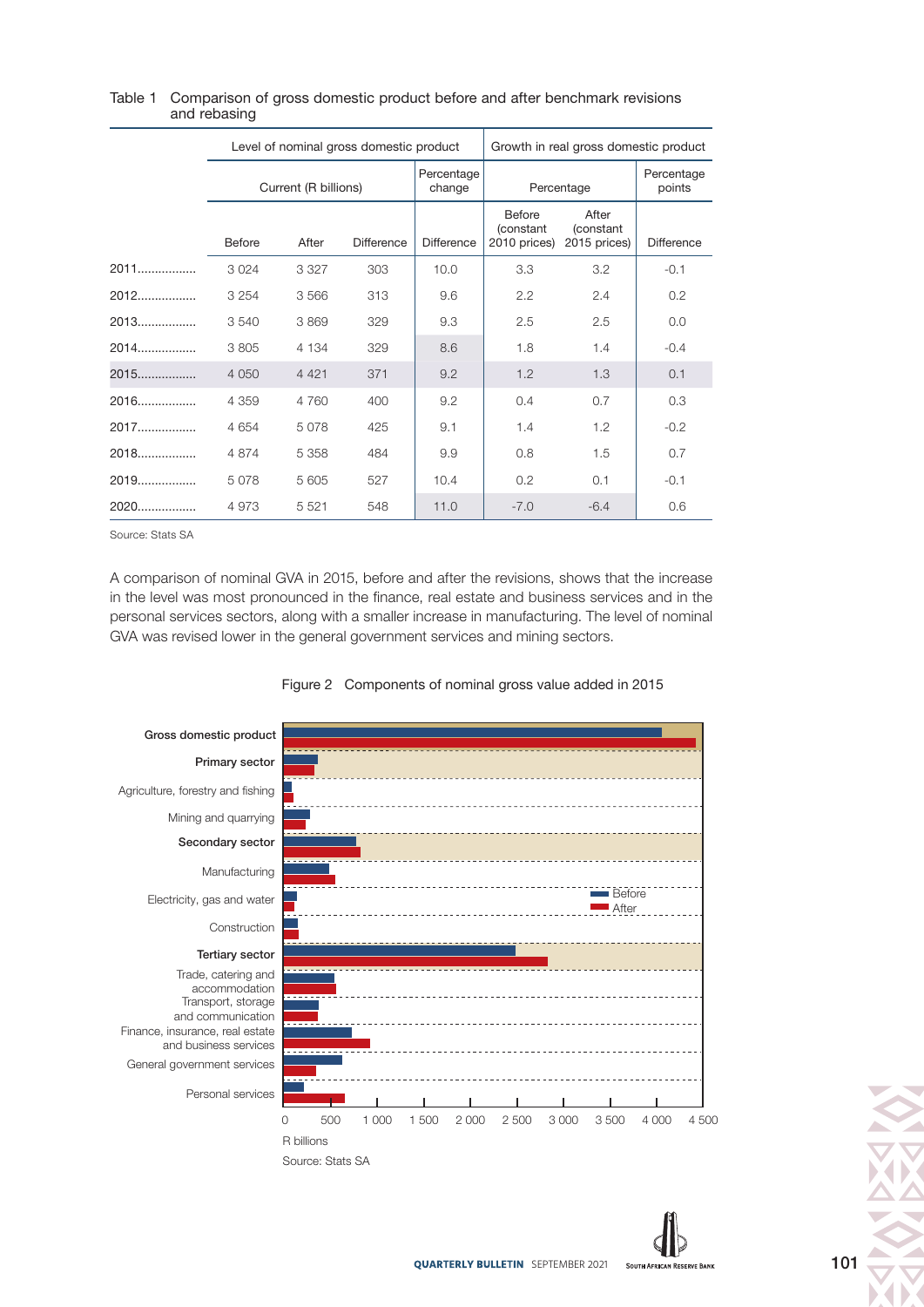5 This relates to the the inclusion of unclassified businesses that were active on the business register but were previously not included in the AFS survey, which covers the formal business sector and is conducted by Stats SA.

In the finance, insurance, real estate and business services sector, the size of business services increased due to the application of new source data, while real estate estimates were aligned with the revised estimates on rent in the final consumption expenditure by households. This followed an improvement in the methodology for compiling owner-occupied housing estimates in real estate activities. Separate estimates were compiled for owner-occupied dwellings and dwellings rented out by unincorporated enterprises, using information from household final consumption expenditure. Improvements in the coverage of computer and related services and an increase in 'other' business activities due to an expanded coverage of the economy<sup>5</sup> supported the increase in business services.

The significant downward revision in the GVA by the general government services sector is closely linked to the substantial upward revision in the other personal services sector. Education and health activities, previously classified as government services, have been reclassified as personal services because of a methodological change, in line with the System of National Accounts 2008 (2008 SNA). In addition, education now includes new estimates for private education (based on household final consumption expenditure); sewage and refuse disposal and sanitation now includes local trading entities; recreational, cultural and sporting activities now include municipal sport, recreation and environmental protection activities, with the latter derived from Stats SA's Quarterly Financial Statistics of Municipalities.

Improved estimates of the non-observed economy were also included. Between 2013 and 2018, the non-observed economy accounted for, on average, 8% of total GVA.

|                                                       |                        | Contributions of nominal<br>gross value added<br>by kind of economic<br>activity to total value<br>added at basic prices | Growth in real gross<br>domestic product by kind<br>of economic activity<br>between 2010 and 2020 |                |
|-------------------------------------------------------|------------------------|--------------------------------------------------------------------------------------------------------------------------|---------------------------------------------------------------------------------------------------|----------------|
|                                                       | <b>Before</b><br>After |                                                                                                                          | Compounded annual<br>growth rates                                                                 |                |
| Sectors                                               | 2010                   | 2015                                                                                                                     | 2010<br>prices                                                                                    | 2015<br>prices |
|                                                       | 11.9                   | 8.2                                                                                                                      | $-0.6$                                                                                            | 0.3            |
|                                                       | 2.6                    | 2.5                                                                                                                      | 1.8                                                                                               | 3.4            |
|                                                       | 9.2                    | 5.7                                                                                                                      | $-1.4$                                                                                            | $-1.2$         |
|                                                       | 20.9                   | 20.6                                                                                                                     | $-0.8$                                                                                            | $-1.1$         |
|                                                       | 14.4                   | 13.9                                                                                                                     | $-0.6$                                                                                            | $-0.7$         |
|                                                       | 2.7                    | 2.9                                                                                                                      | $-1.0$                                                                                            | $-1.7$         |
|                                                       | 3.8                    | 3.9                                                                                                                      | $-1.4$                                                                                            | $-2.1$         |
|                                                       | 67.2                   | 71.2                                                                                                                     | 1.3                                                                                               | 1.4            |
|                                                       | 14.9                   | 14.0                                                                                                                     | 0.6                                                                                               | 0.0            |
| Transport, storage and communication                  | 9.2                    | 9.0                                                                                                                      | 0.1                                                                                               | 0.1            |
| Finance, insurance, real estate and business services | 21.0                   | 23.2                                                                                                                     | 1.8                                                                                               | 2.4            |
|                                                       | 16.2                   | 8.7                                                                                                                      | 1.9                                                                                               | 2.3            |
|                                                       | 6.0                    | 16.4                                                                                                                     | 1.3                                                                                               | 1.1            |
|                                                       | 100.0                  | 100.0                                                                                                                    | 0.6                                                                                               | 0.7            |

|          | Table 2 Contributions to gross value added and growth in real gross domestic product |  |  |  |  |
|----------|--------------------------------------------------------------------------------------|--|--|--|--|
| Per cent |                                                                                      |  |  |  |  |

Source: Stats SA

When comparing the contribution of the various sectors to total nominal GVA at basic prices in the 2010 and 2015 benchmark years, that of the primary sector decreased from 11.9% to 8.2%, mainly due to the smaller mining sector. The compilation and estimation of the mining and quarrying sector's economic activity is now more reflective of an establishment basis, as recommended in the 2008 SNA.

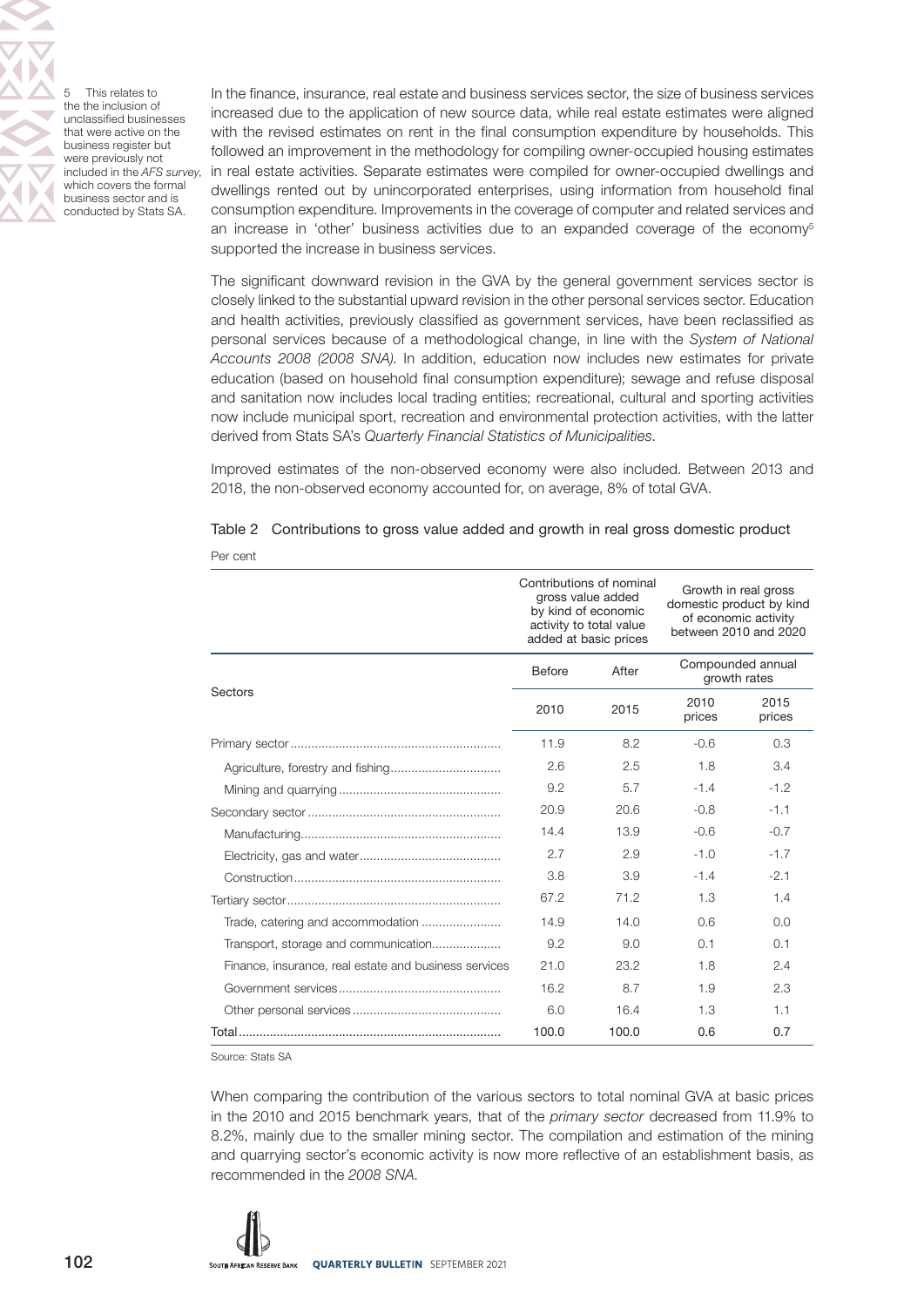The contribution of the secondary sector shrank marginally from 20.9% to 20.6% between the 2010 and 2015 benchmark years, mainly due to the smaller contribution of the manufacturing sector as trade activities in this sector were re-allocated to the relevant trade services.

The increased contribution of the tertiary sector was driven by the higher contributions of both the finance, insurance, real estate and business services as well as the other personal services sectors, which more than offset smaller contributions by the transport, storage and communication services; the government services; and the trade, catering and accommodation services sectors.

The average annual growth rate in real GDP between 2010 and 2020 increased marginally to 0.7% at 2015 prices, from 0.6% at 2010 prices. Following the revisions, the real GVA by the primary sector, at constant 2015 prices, increased by 0.3%, on average, between 2010 and 2020. This compares to an average annual decline of 0.6% at constant 2010 prices. The annual average contraction in the real GVA by the secondary sector increased from 0.8% at 2010 prices to 1.1% at 2015 prices, while average growth in the tertiary sector accelerated marginally from 1.3% to 1.4% over this period.

### Revision of the components of gross domestic expenditure

On the expenditure side, the most significant revision was the increase of 16.3% in the level of nominal final consumption expenditure by households in the 2015 benchmark year. By contrast, the nominal level of government final consumption expenditure increased only marginally, by 1.3%, while the level of gross fixed capital formation decreased by 3.2%. For households, increased expenditure on recreation and culture, restaurants and hotels, as well as on miscellaneous goods and services contributed the most to the upward revision, and originated from the following:

- A significant addition to the sale of alcoholic beverages by shebeens and taverns as well as an adjustment to include value added tax (VAT) affected restaurants and hotels.
- Census data on dwelling numbers by type of dwelling, nature of occupancy, and average rents increased actual and imputed dwelling rent.
- The SARB's estimates for life insurance, FISIM, financial services and insurance service charges were revised higher.
- Data from the Council for Medical Schemes, including an allowance for out-of-pocket expenses and pharmaceutical products, increased the estimates of medical and hospital services.
- Academic research on informal taxis increased the estimates of road transport fares.
- Estimates for tuition and boarding fees for private universities affected education estimates.

#### Table 3 Comparison of gross domestic expenditure components before and after benchmark revisions and rebasing in 2015

|                               | Current (R billions) | Percentage<br>change |                   |        |  |
|-------------------------------|----------------------|----------------------|-------------------|--------|--|
|                               | Nominal level        | <b>Difference</b>    |                   |        |  |
| Components                    | <b>Before</b>        | After                | <b>Difference</b> |        |  |
| Final consumption expenditure |                      |                      |                   |        |  |
|                               | 2420                 | 2815                 | 395               | 16.3   |  |
|                               | 828                  | 839                  | 11                | 1.3    |  |
|                               | 823                  | 796                  | $-26$             | $-3.2$ |  |
|                               | 25                   | 28                   | 3                 | 12.3   |  |
|                               | 7                    | Ω                    | $-7$              |        |  |
|                               | 4 103                | 4 4 7 8              | 375               | 9.1    |  |
|                               | 1 2 2 1              | 1 2 2 5              | 4                 | 0.3    |  |
|                               | 1 274                | 1 283                | 8                 | 0.7    |  |
|                               | 4 0 5 0              | 4 4 2 1              | 371               | 9.2    |  |

Source Stats SA

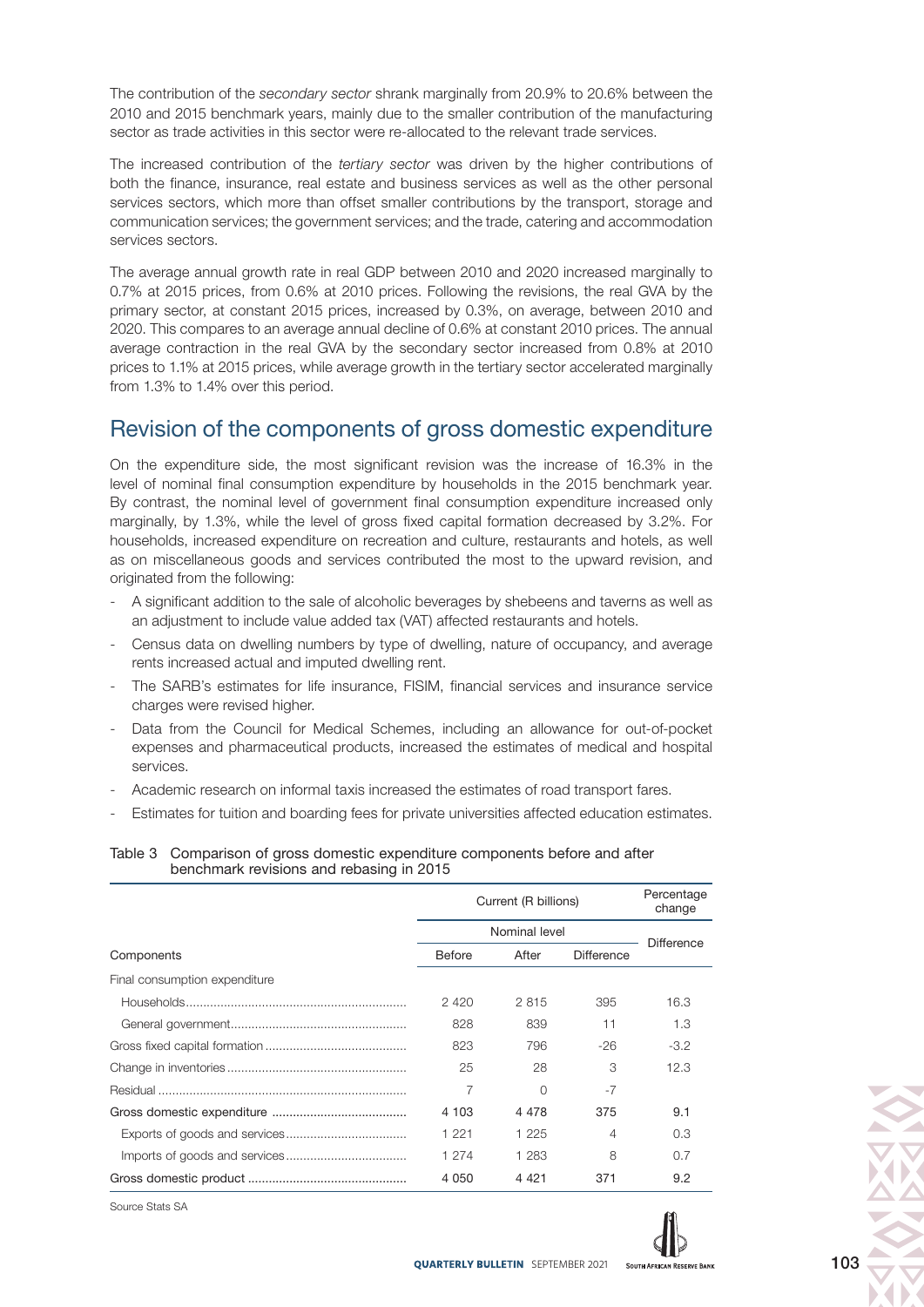The change in inventories, although very small in nominal terms, increased by 12.3% in 2015 following the revisions. The level of the nominal exports and imports of goods and services increased only marginally, by 0.3% and 0.7% respectively.





#### Table 4 Contribution of expenditure components to nominal gross domestic product and growth in real gross domestic expenditure

Per cent

|                               | Contribution of nominal<br>expenditure components<br>to total nominal gross<br>domestic product* |       | Growth in components of<br>real gross domestic<br>expenditure between<br>2010 and 2020 |             |
|-------------------------------|--------------------------------------------------------------------------------------------------|-------|----------------------------------------------------------------------------------------|-------------|
|                               | Before                                                                                           | After | Compounded annual<br>growth rates                                                      |             |
|                               | 2010                                                                                             | 2015  | 2010 prices                                                                            | 2015 prices |
| Final consumption expenditure |                                                                                                  |       |                                                                                        |             |
|                               | 59.0                                                                                             | 63.7  | 1.3                                                                                    | 1.1         |
|                               | 20.2                                                                                             | 19.0  | 1.6                                                                                    | 2.0         |
|                               | 19.3                                                                                             | 18.0  | $-0.6$                                                                                 | $-1.1$      |
|                               | 0.2                                                                                              | 0.6   |                                                                                        |             |
| Gross domestic expenditure    | 98.8                                                                                             | 101.3 | 0.7                                                                                    | 0.8         |
|                               | 28.6                                                                                             | 27.7  | 0.3                                                                                    | 0.1         |
|                               | 27.4                                                                                             | 29.0  | 0.7                                                                                    | 0.5         |
|                               | 100.0                                                                                            | 100.0 | 0.6                                                                                    | 0.7         |

\* Totals may not add up due to rounding off.

Source: Stats SA